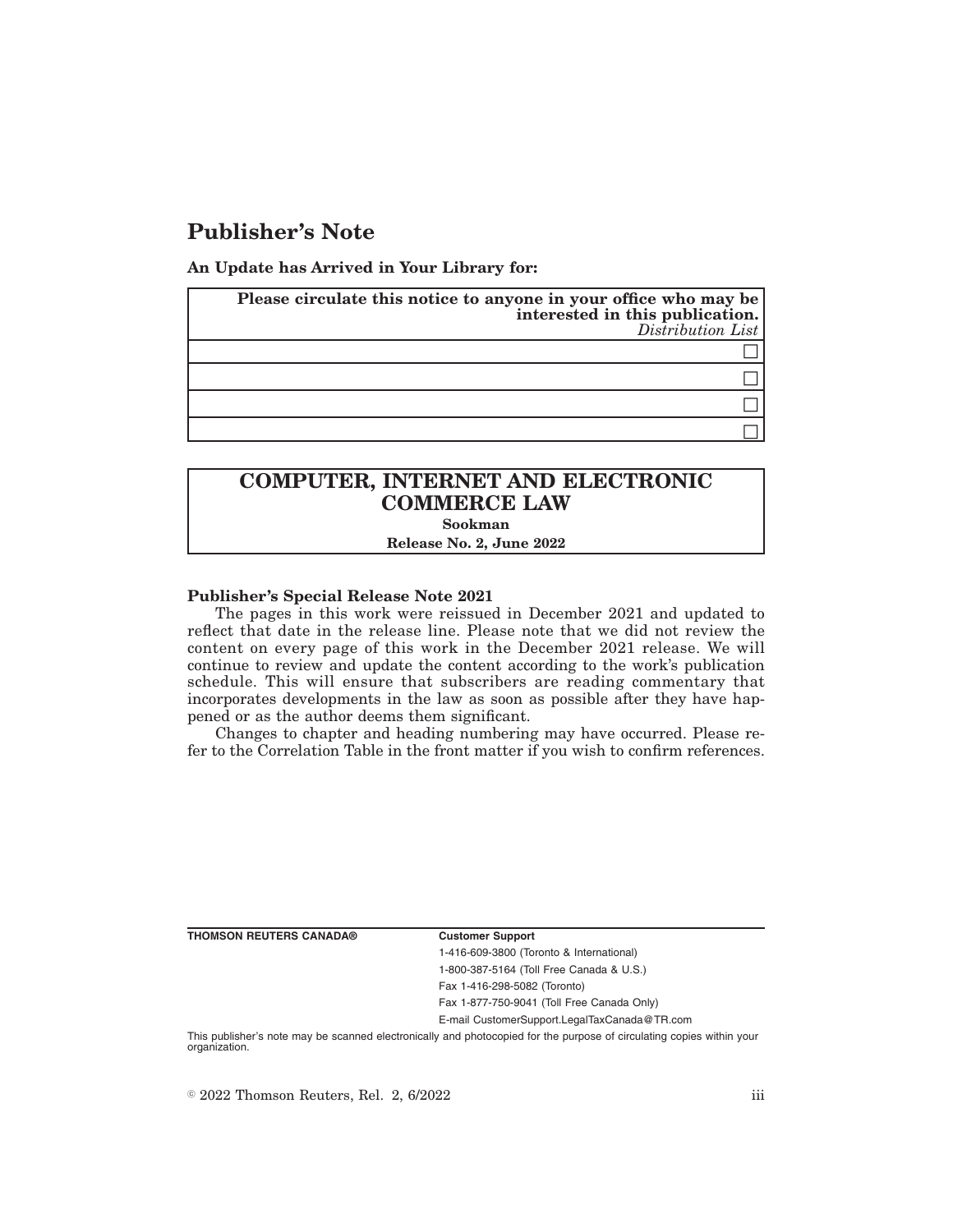From a single volume as first published in 1989 to the present eight volumes of detailed, comprehensive coverage, this publication has become the foremost Canadian authority on the law of computers, the Internet and Electronic Commerce and is frequently referred to and applied by the courts.

This release features updates to Appendix B. Copyright Protection B5. Canada including updates to Appendix  $\S$  B5: 2 – Quantum Table: Copyright Infringement. This release also features updates to Appendix E5. Quebec, namely, updates to § E5:2 *An Act Respecting the Protection of Personal Information in the Private Sector*, CQLR , c. P-39.1 – Amended by A*n Act to modernize legislative provisions as regards the protection of personal information*, S.Q. 2021, c. 25. This release also features the addition of the Joint Canadian Securities Administrators/Investment Industry Regulatory Organization of Canada, Staff Notice 21-330, Guidance for Crypto-Trading Platforms: Requirements relating to Advertising, Marketing and Social Media Use to Appendix K. Internet Advertising, E-mail and Spam and Spyware as Appendix K1.1 Canada: Crypto-Trading Platforms. This release also includes updates to Appendix N1. Remedies Table – Misuse of Confidential Information in Appendix N. Trade Secrets. This release also includes updates to Appendix TC. Tables of Concordance including updates to Appendix § TC.1 Table of Concordance – Electronic Commerce Statutes, and updates to Appendix § TC:2 Table of Concordance of Private Sector Privacy Acts.

### **Highlights**

- E **Quantum Table Copyright Infringement– Damages and Lost Profits –** Justice McHaffie explained that the Court may consider a benefit unjustly received by a defendant from their infringement of an intellectual property right as part of the assessment of damages and/or profits arising from that infringement. As the cause of action for infringement is established, the consideration of such enrichment in the assessment of damages need not meet the elements of the cause of action for unjust enrichment. Justice McHaffie agreed that there was value to the defendants in using infringing copies of the Arkit software to develop the Matidor software. There was also plainly some value to the defendants in using the infringing marketing materials. Simply taking Arkit's materials and replacing "Arkit" with "Matidor" spared the defendants the cost of developing those materials and the cost of conducting their own case studies to the extent they could do so. It also allowed them to go before clients at an early stage with a full package of marketing materials. While Justice McHaffie rejected the plaintiffs' contention that the Arkit software was worth \$1,700,000 or that the defendants obtained that value or anywhere near that value through their conduct, Justice McHaffie accepted that the defendants obtained a benefit through their infringement that ought to be disgorged. It was difficult to quantify with precision the benefit obtained, so it must be the subject of a "rough and ready" determination. Justice McHaffie assessed this value to Matidor as being \$50,000: *Ark Innovation Technology Inc. v. Matidor Technologies Inc.*, 2021 CarswellNat 5508, 2021 FC 1336 (F.C.).
- E **Private Sector Privacy Legislation Modernizing Privacy in Ontario – White Paper –** In Ontario, privacy in the private sector is